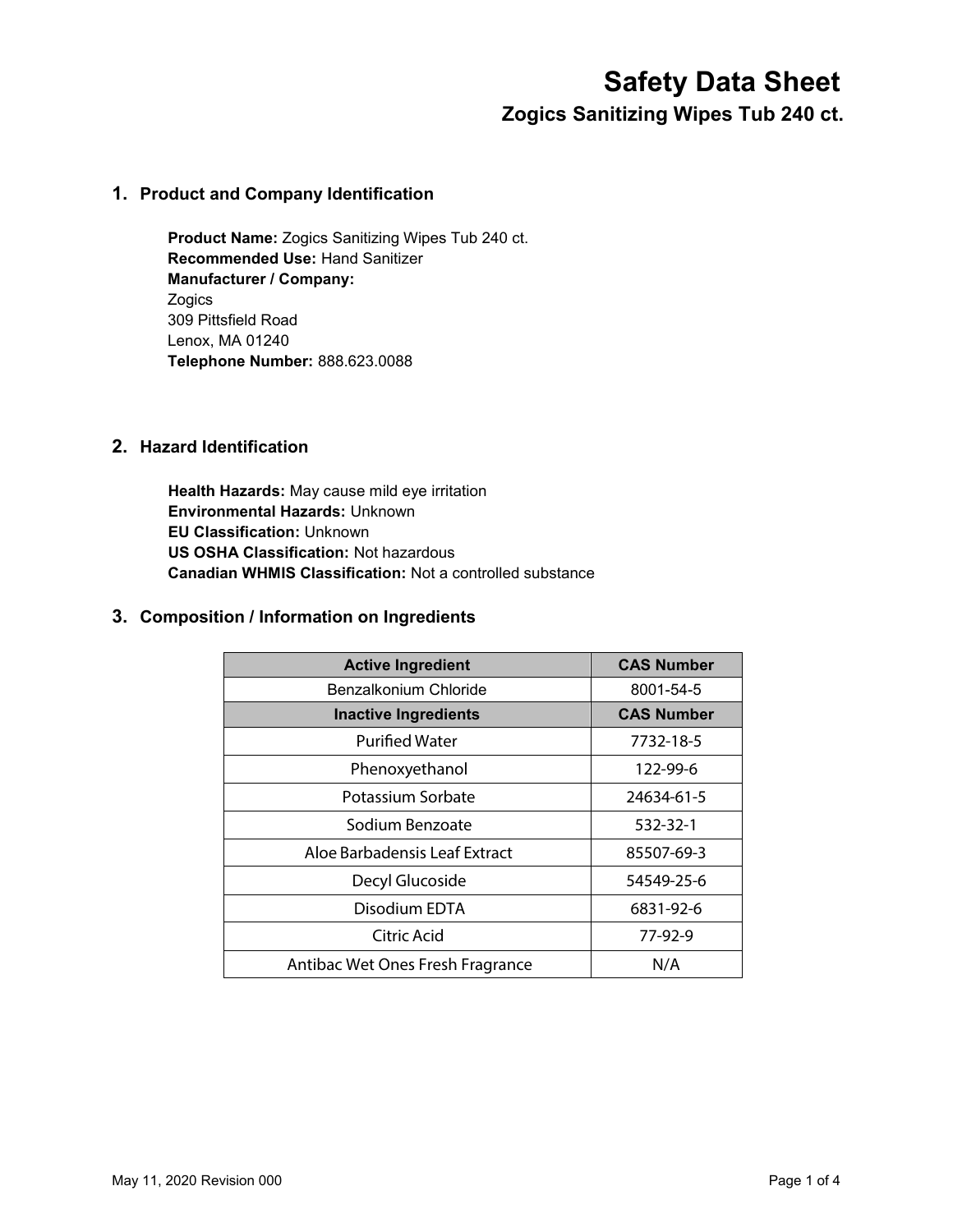### **4. First Aid Measures**

**Inhalation:** No first aid is generally required. Move to fresh air and seek medical attention if cough or other symptoms develop.

**Skin Contact:** No first aid should be needed. Discontinue use and seek medical attention if irritation develops and persists.

**Eye Contact:** Immediately flush eyes with plenty of water and remove contact lenses. Seek medical attention as needed.

**Ingestion:** Accidental ingestion of the wipe substrate may necessitate medical attention. Do not induce vomiting unless directed to do so by medical personnel.

### **5. Fire-Fighting Measures**

**Suitable Extinguishing Media:** Use media suitable for surrounding materials. **Special Fire Fighting Procedures:** In the event of a fire, wear protective clothing and a NIOSHcontained breathing apparatus.

**Specific Hazards:** None currently known

**Hazardous Combustion Products:** May include and are not limited to oxides of carbon.

## **6. Accidental Release Measures**

Pick up and place in a suitable container for disposal.

#### **7. Handling and Storage**

Avoid contact with eyes. No special storage conditions required.

#### **8. Exposure Controls / Personal Protection**

**Exposure Limit(s):** None established **Ventilation:** None required for normal use **Respiratory Protection:** None required for normal use **Protective Gloves:** None required for normal use **Eye Protection:** None required for normal use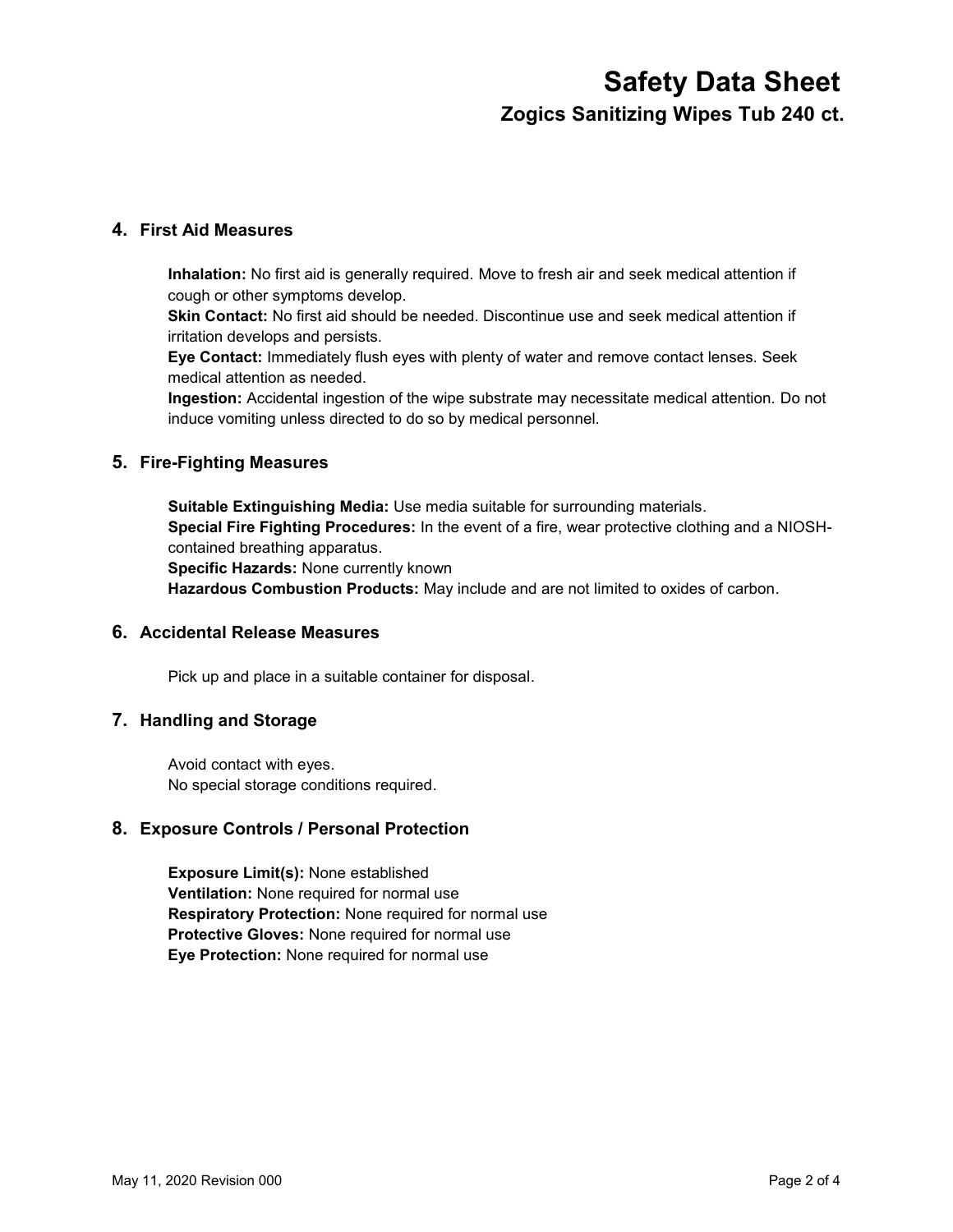## **9. Physical and Chemical Properties**

| <b>Appearance and Odor</b> | Clear-Hazy Liquid on white nonwoven towel |
|----------------------------|-------------------------------------------|
| <b>Boiling Point Range</b> | 100°C (212°F)                             |
| <b>Melting Point Range</b> | No data available                         |
| <b>Vapor Pressure</b>      | No data available                         |
| <b>Vapor Density</b>       | No data available                         |
| <b>Solubility</b>          | Soluble                                   |
| рH                         | $4.5 - 5.5$                               |
| <b>Flashpoint</b>          | No data available                         |

#### **10. Stability and Reactivity**

**Stability:** Stable under normal conditions. **Conditions to Avoid:** Avoid freezing or excessive heat. **Incompatible Materials:** None currently known **Hazardous Decomposition Products:** None

## **11. Toxicological Information**

**Effect of exposure – Inhalation:** None currently known **Effect of exposure – Skin Contact:** Mild skin irritation may occur in sensitive individuals. **Effect of exposure – Eye Contact:** May cause mild eye irritation and redness. **Effect of exposure – Ingestion:** Accidental ingestion of the wipe substrate may necessitate medical attention. **Effect of exposure – Chronic toxicity:** None currently known **Effect of exposure – Medical conditions aggravated by prolonged exposure:** Individuals with atopic dermatitis or other dermatological conditions may be more susceptible to skin irritation.

## **12. Ecological Information**

**Ecotoxicity:** No adverse side effects known. **Persistence and degradability:** No adverse side effects known. **Mobility in soil:** Unknown **Other adverse effects:** None expected

## **13. Disposal Considerations**

Dispose in accordance with state, local, and federal regulations